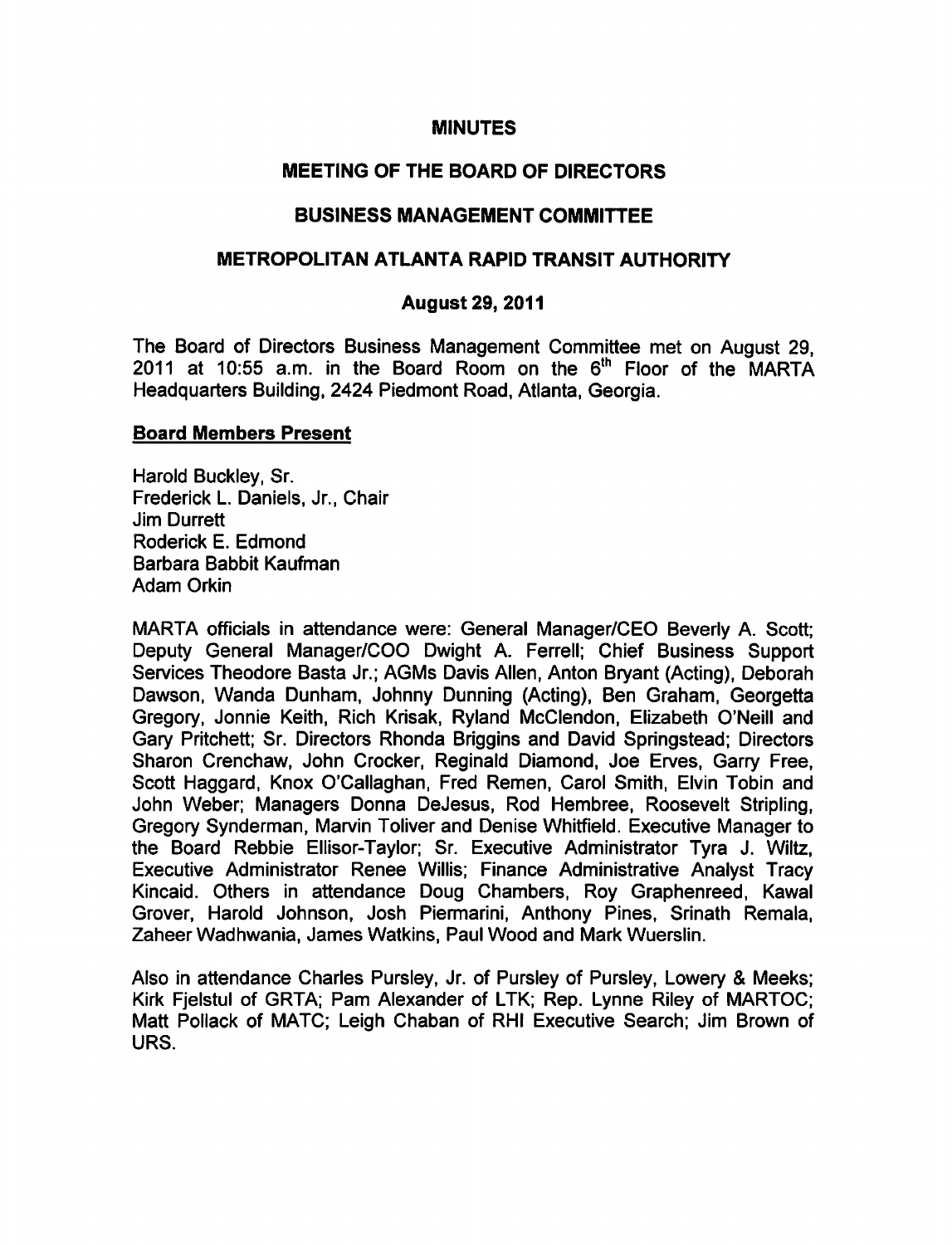## Approval of the July 28, 2011 Business Management Committee Meeting Minutes

On motion by Mr. Durrett seconded by Mr. Buckley, the minutes were unanimously approved by a vote of  $6$  to 0, with  $6$  members present.

# Resolution Authorizing the Execution of Federal Transit Administration JARC and New Freedom Grants and Corresponding Sub-Grant Agreements With Cobb County

Mr. O'Callaghan presented this resolution for Board of Directors' approval authorizing the General Manager/CEO or her delegate to execute Federal Transit Administration (FTA) grants on behalf of MARTA and corresponding sub-grant agreements with Cobb County that would pass-through FTA Job Access & Reverse Commute (JARC) and New Freedom program funding to the County.

On motion by Mr. Buckley seconded by Mr. Durrett, the resolution was unanimously approved by a vote of  $6$  to 0, with 6 members present.

## Briefing - Financial Highlights (June 2011)

Mr. Basta briefed the Committee as follows:

To date, the External Auditors have not completed their year-end closeout activities; therefore, the Financial Highlights (June 2011) will be presented at the September Business Management Committee Meeting.

## Briefing - Key Performance Indicators (June 2011)

Mr. Basta briefed the Committee on the Strategic Key Performance Indicators (KPIs) for the month of June and Year-to-Date (YTD) through June, the end of FY2011.

- Financial KPIs
	- All four KPIs performed better than their Fiscal YTD targets through the month of May
	- Year-end Combined Ridership KPI exceeded forecast by 19M unlinked boardings, or 15.7%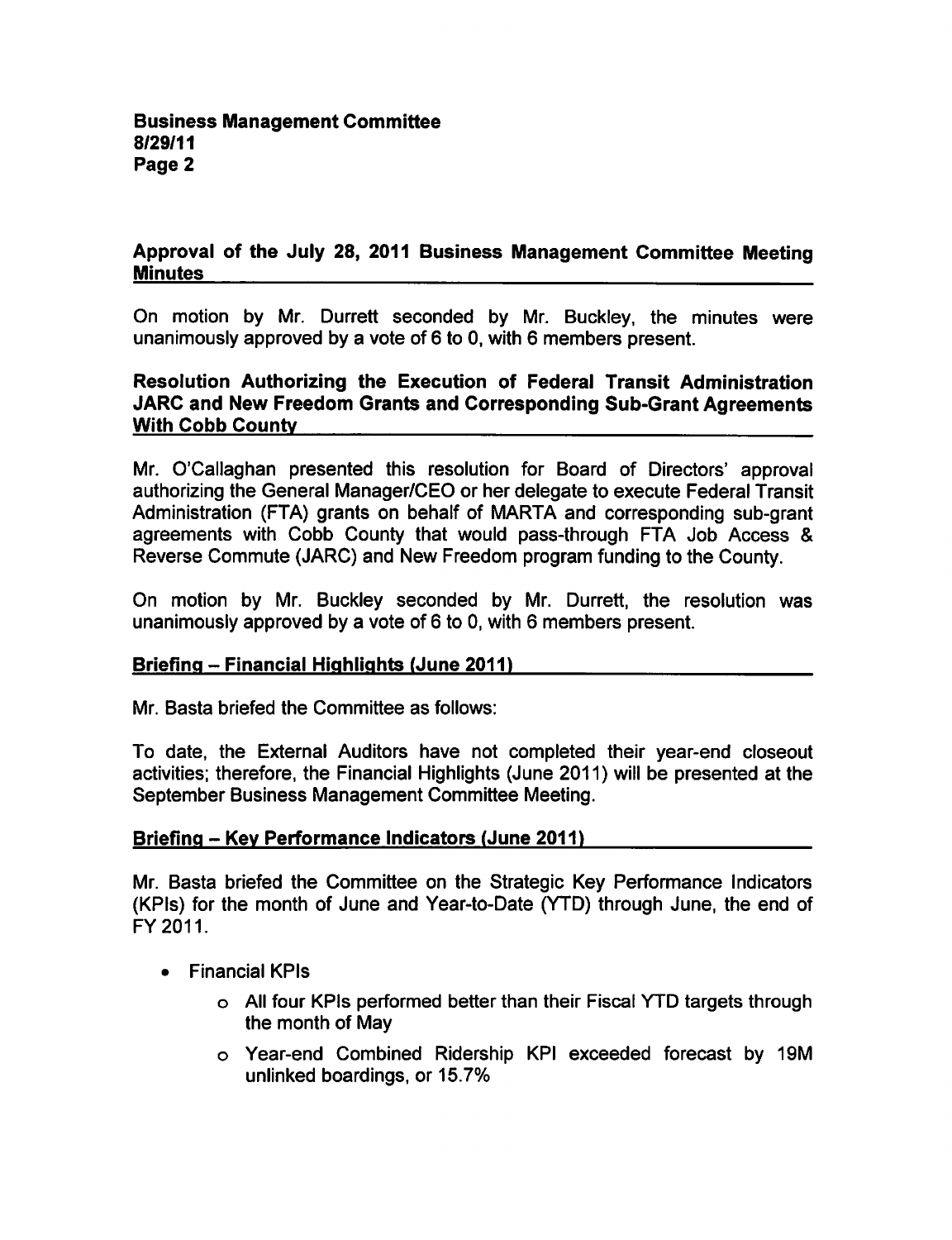- The Financial KPIs do not include June performance, since the External Auditors have not completed their year-end closeout activities as of yet
- Customer Service KPIs
	- The two KPIs, measuring responsiveness of MARTA's Customer Service Centers, have performed better than the annual targets
		- Average Customer Call Wait Time: 59 seconds
		- Customer Call Abandonment Rate: 8.43%  $\blacksquare$
- Bus Operations KPIs
	- Bus On-Time-Performance (OTP), although below the target for the fiscal year, is showing an improving trend
	- Mean Distance between Service Interruption (MDBSI) missed the target mostly due to traffic accidents
	- Bus Complaint Rate has noticeably decreased relative to goal and last year's actual rate
- Rail Operations KPIs
	- All four Rail KPIs have performed better than their annual targets
- Mobility Operations KPIs
	- Mobility OTP, MDBSI, MDBF (Mean Distance between Failure) and two KPIs measuring responsiveness of Mobility Reservation Services have missed their targets mostly due to continuously increasing demand and ongoing vacancies in Mobility operators through June 2011  $-$  all vacancies now filled with new hires in training
	- Trip Denial Rate has been kept at zero
	- Mobility Complaint Rate has performed better than target
- Facilities Operations KPIs
	- Escalator Availability missed the target due to several units taken out of service for major overhaul
	- Elevator Availability has barely missed the target for this fiscal year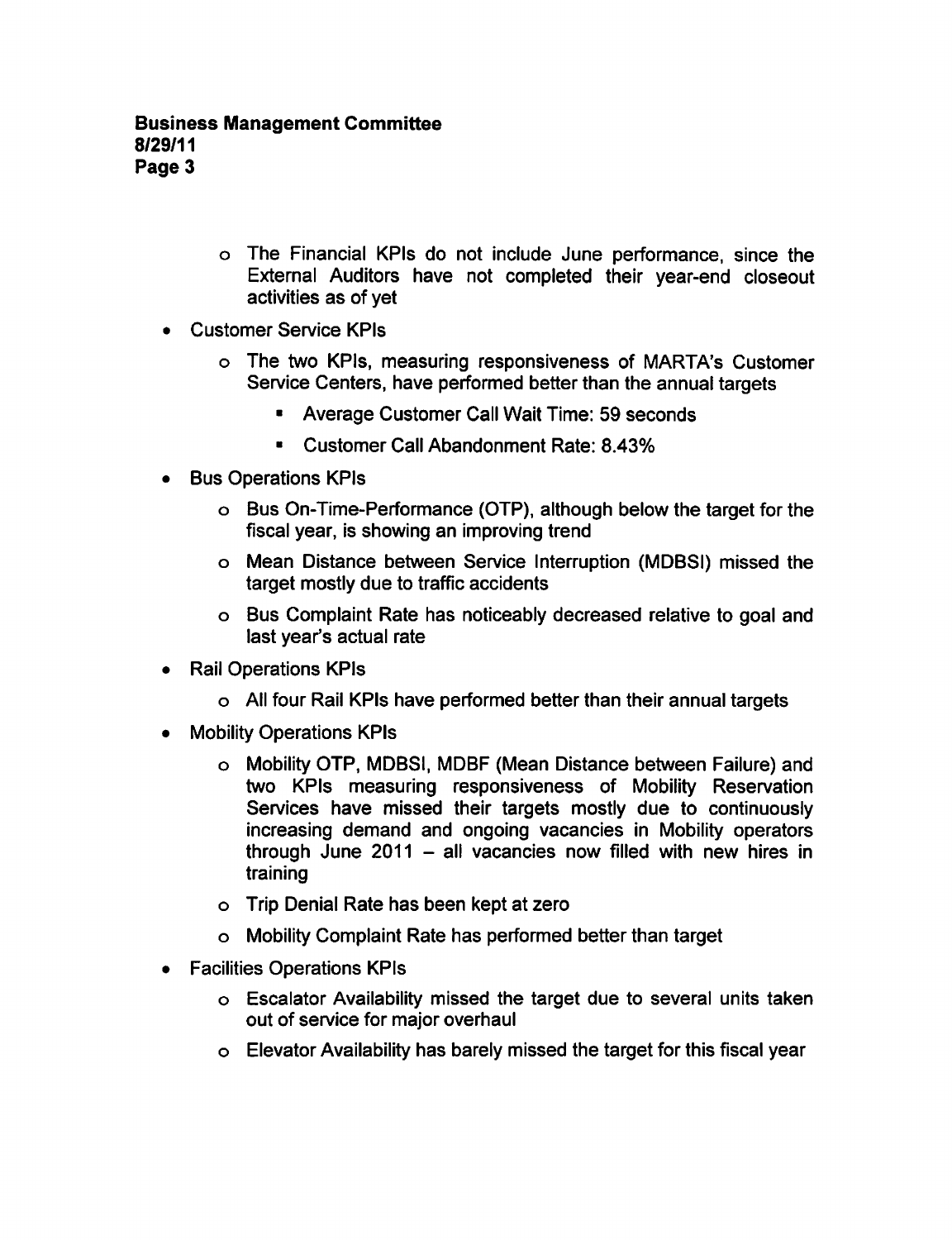- Safety & Security KPIs
	- o Part I Crime Rate and Mobility Collision Rates have performed better than their annual targets
	- Bus Collision Rate (number of collisions) and Employee Accident Rate (all accidents  $-$  lost time and no lost time) have missed their annual target

Mr. Daniels asked why the Customer Call Abandonment Rate increased over last year's rate.

Mr. Basta said the Fiscal Year 2011 goal was increased to accommodate the consolidation of customer service groups and the staffing cuts as part of the Reduction in Force (RIF). The goal will be reduced going into FY12 to reflect better performance due to the treeing of calls between various centers and the availability of new technologies; such as online Breeze Card management, which discontinued many of the calls coming into the call center. That is not a great number and staff is working towards getting it much lower. The good news is that it is significantly below what was expected, in terms of processing complaints.

Mr. Daniels said that 7% at year-end 2010 still appears high. He added that MARTA should examine some independent variances from APTA or other agencies in order to compare performance.

Mr. Basta said the difficulty in comparing to other transit agencies is determining how they report and what they report. There isn't a firm and rigorous standard; there is a general example. For example, New York City Transit's Rail MDBF is 100,000 while MARTA's is 35,000. This does not mean that New York is better it is that they report differently. There are certain things that on a national basis can be compared, such as cost recovery. MARTA will try to determine which attributes, if any, can be nationally compared.

Dr. Scott said while it is important there is a science to Customer Call Center operations; staff will examine best in class outside of transit to help MARTA.

Mr. Daniels said to the extent possible, MARTA needs to be consistent so objective goals can be set and met.

Mr. Ferrell said due to variables such as staffing and equipment issues, MARTA has been working at a disadvantage.